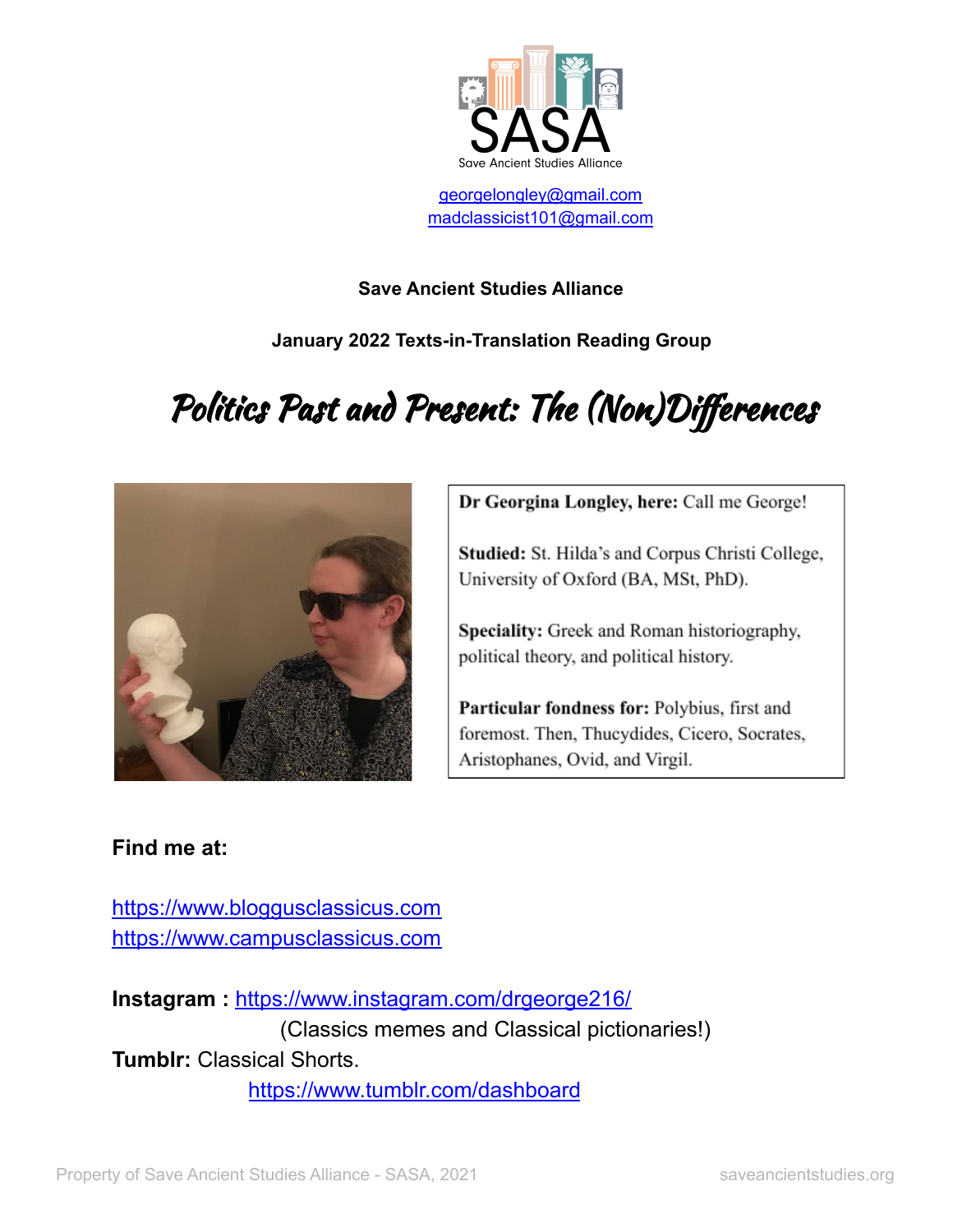# **Come and find out about and compare Politics Past and Present!**

**When?** , 17<sup>th</sup>, and 24<sup>th</sup> January 2022 Al sessions - 2pm EST/7pm GMT

**Where?** At SASA via Zoom!

**How many?** Between 15-20 (but happy to accommodate more)

#### **Why this topic?**

'Under every stone you will find a politician?'

Is this quotation referring to ancient or modern politics?

It doesn't matter. It could refer to either.

We seem to have come a long way since fifth-century Athens and Republican Rome. Suffrage and citizenship are happily much more inclusive. But at its core is politics, both with a small and large 'P' any different. Horizons might have widened, but has the game itself really changed all that much? Come and explore this question! I also hope that this group will encourage us to reassess what we mean by politics, considering the origins of our own terms. I very much hope participants will enjoy exploring these themes and come away with not only an enriched understanding of the influence of ancient political practice and thought on our own times, but also of ourselves as political or social animals. Polybius, Thucydides, will all be making guest appearances.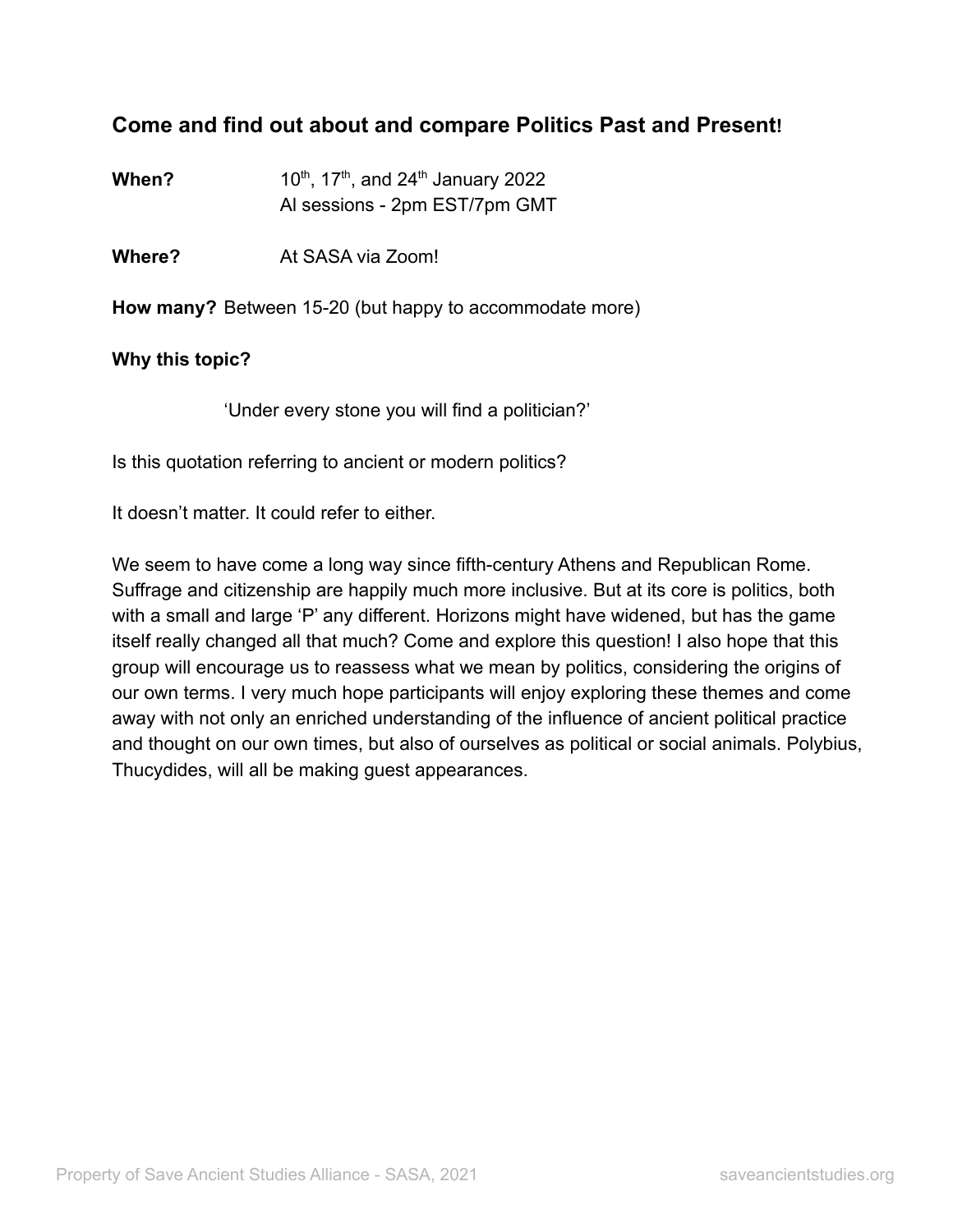# **Schedule and Texts**

I will publish a booklet for each session with passages to focus on. I include links to the texts should you wish to explore further.

# **Week 1 – Demos, Democracy, and Demagogues (Fifth- and Fourth- Century Athens)**

**Thucydides** *History of the Peloponnesian War* **Book 2:** <http://classics.mit.edu/Thucydides/pelopwar.2.second.html> **Book 3:** <http://classics.mit.edu/Thucydides/pelopwar.3.third.html> **Book 6, 1-31:** <http://classics.mit.edu/Thucydides/pelopwar.6.sixth.html>

## **Xenophon**

*Hellenica***, 1.7:**

[http://www.perseus.tufts.edu/hopper/text?doc=Perseus%3Atext%3A1999.01.0206%](http://www.perseus.tufts.edu/hopper/text?doc=Perseus%3Atext%3A1999.01.0206%3Abook%3D1%3Achapter%3D7%3Asection%3D1) [3Abook%3D1%3Achapter%3D7%3Asection%3D1](http://www.perseus.tufts.edu/hopper/text?doc=Perseus%3Atext%3A1999.01.0206%3Abook%3D1%3Achapter%3D7%3Asection%3D1)

### **Isocrates**

### *Panegyricus*:

[http://www.perseus.tufts.edu/hopper/text?doc=Perseus%3Atext%3A1999.01.0144%](http://www.perseus.tufts.edu/hopper/text?doc=Perseus%3Atext%3A1999.01.0144%3Aspeech%3D4) [3Aspeech%3D4](http://www.perseus.tufts.edu/hopper/text?doc=Perseus%3Atext%3A1999.01.0144%3Aspeech%3D4)

## *Panathenaicus*:

[http://www.perseus.tufts.edu/hopper/text?doc=Perseus%3Atext%3A1999.01.0144%](http://www.perseus.tufts.edu/hopper/text?doc=Perseus%3Atext%3A1999.01.0144%3Aspeech%3D12) [3Aspeech%3D12](http://www.perseus.tufts.edu/hopper/text?doc=Perseus%3Atext%3A1999.01.0144%3Aspeech%3D12)

# **Week 2** – **The Politics of Power (The Roman Republic and the Rise of Empire)**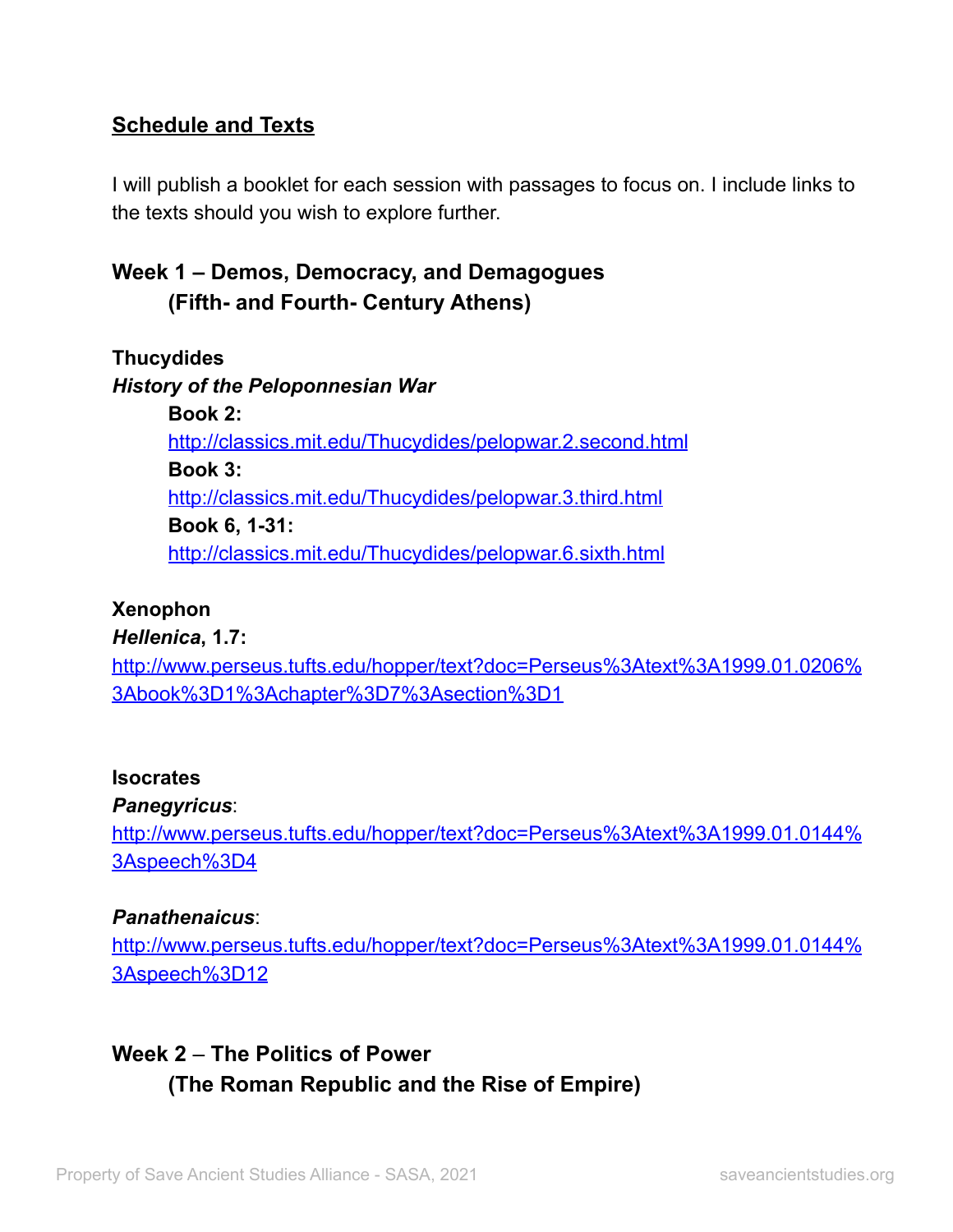### **Polybius – epsecially books 1, 2, 6, 36**

<https://penelope.uchicago.edu/Thayer/E/Roman/Texts/Polybius/home.html>

### **Cicero**

*De Republica*: <http://www.attalus.org/info/republic.html>

# **Week 3 – All downhill to One-man-rule and all downhill from there! (The decline of the Republic, and the birth and decline of the Principate)**

**Cicero**

*Pro Caelio*: <http://www.hoocher.com/procaeliotranslation.htm>

*Letter to Atticus***, IV.5**:

[https://www.gutenberg.org/files/21200/21200-h/21200-h.htm#CVII\\_A\\_IV\\_5](https://www.gutenberg.org/files/21200/21200-h/21200-h.htm#CVII_A_IV_5)

### **Sallust**

#### **Preface of** *War with Catiline***:**

[https://penelope.uchicago.edu/Thayer/E/Roman/Texts/Sallust/Bellum\\_Catilinae\\*.html](https://penelope.uchicago.edu/Thayer/E/Roman/Texts/Sallust/Bellum_Catilinae*.html)